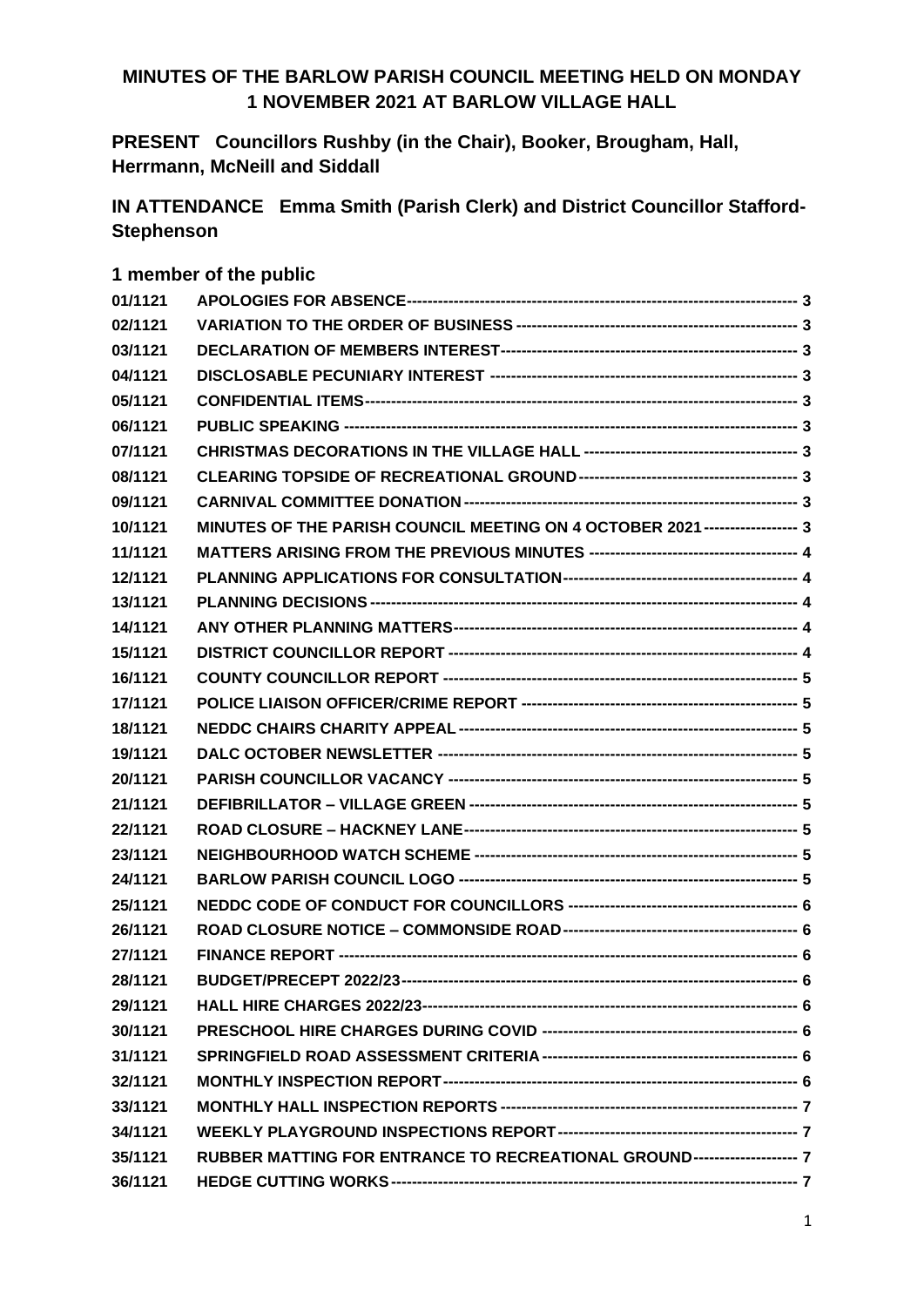| 37/1121 |  |
|---------|--|
| 38/1121 |  |
| 39/1121 |  |
| 40/1121 |  |
| 41/1121 |  |
| 42/1121 |  |
| 43/1121 |  |
| 44/1121 |  |
| 45/1121 |  |
| 46/1121 |  |
| 47/1121 |  |
|         |  |
|         |  |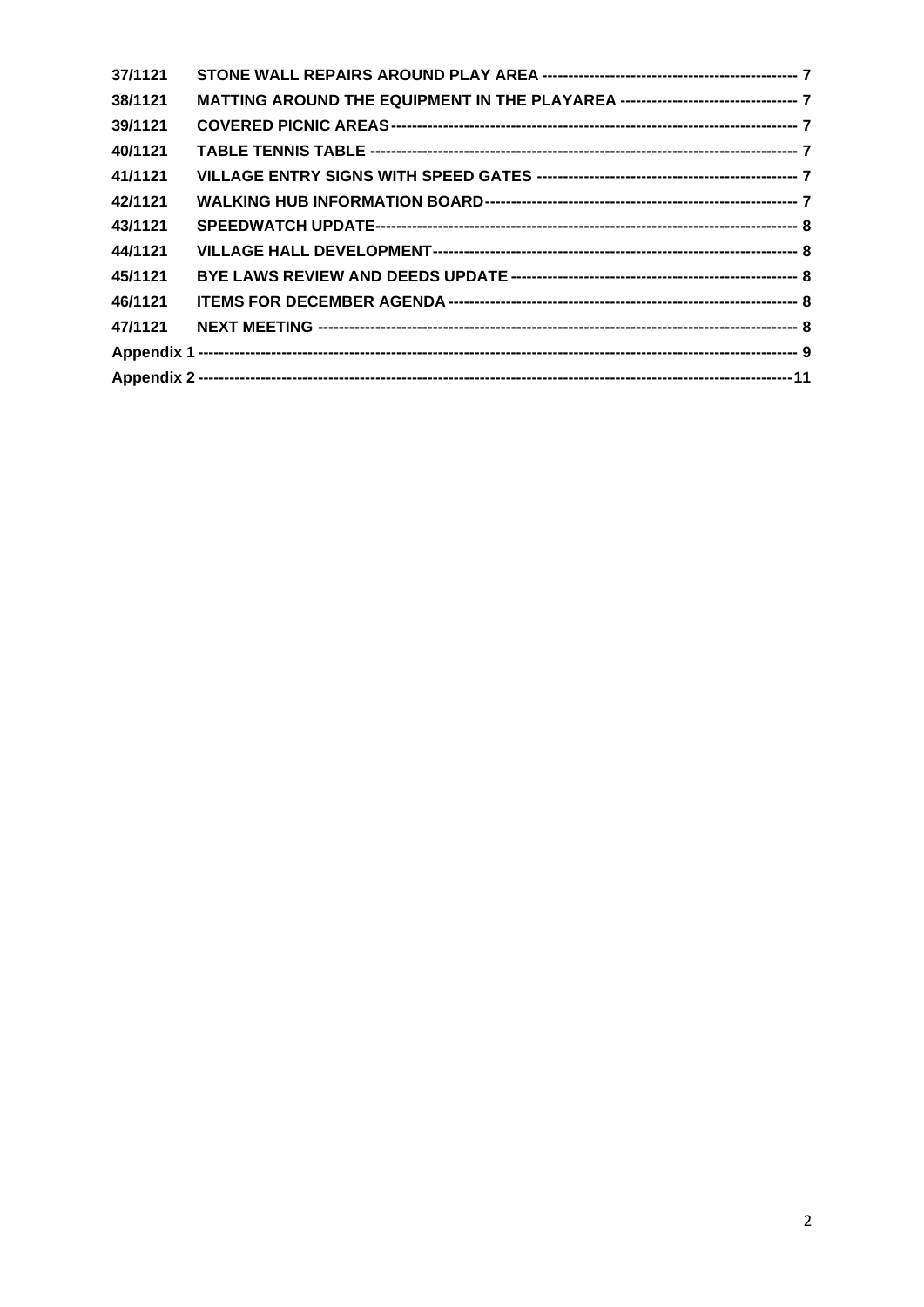### <span id="page-2-0"></span>**01/1121 APOLOGIES FOR ABSENCE**

Cllr Foster – County Councillor

#### <span id="page-2-1"></span>**02/1121 VARIATION TO THE ORDER OF BUSINESS**

Move agenda items 15(g), 17 and 19 after item 7.

#### <span id="page-2-2"></span>**03/1121 DECLARATION OF MEMBERS INTEREST**

Cllr Siddall – Agenda Item 17 & 19 – Carnival Committee Cllr McNeill – Agenda Item 17 & 19 – Carnival Committee Cllr Hall – Agenda Item 17 & 19 – Carnival Committee Councillors remained in the meeting but will not take part in the discussions or any vote on this matter.

- <span id="page-2-3"></span>**04/1121 DISCLOSABLE PECUNIARY INTEREST** None
- <span id="page-2-4"></span>**05/1121 CONFIDENTIAL ITEMS**

Agenda Item 21 – Bye Laws review and deeds update.

#### <span id="page-2-5"></span>**06/1121 PUBLIC SPEAKING**

A member of the Carnival Committee spoke about items 15(h), 17 and 19.

#### <span id="page-2-6"></span>**07/1121 CHRISTMAS DECORATIONS IN THE VILLAGE HALL**

**RESOLVED** Clerk to email preschool that approval has been given for Christmas decorations to be hung from the beam and a Christmas tree to be erected in the main hall.

Carnival Committee to look at free standing Christmas decorations for their booking in the Main Hall.

#### <span id="page-2-7"></span>**08/1121 CLEARING TOPSIDE OF RECREATIONAL GROUND**

Carnival Committee are willing to donate towards the recreational ground improvements to the top area. Carnival Committee will contact the Clerk with contact details for local businesses to quote for the works required.

**RESOLVED** Clerk to ascertain how much the associated costs would be and feed back to the Carnival Committee and Council for consideration.

#### <span id="page-2-8"></span>**09/1121 CARNIVAL COMMITTEE DONATION RESOLVED** Deferred after the quotes have been received for the Recreational Ground area.

# <span id="page-2-9"></span>**10/1121 MINUTES OF THE PARISH COUNCIL MEETING ON 4 OCTOBER 2021**

**RESOLVED** Council approved the minutes of the Parish Council meeting held on 4 October 2021.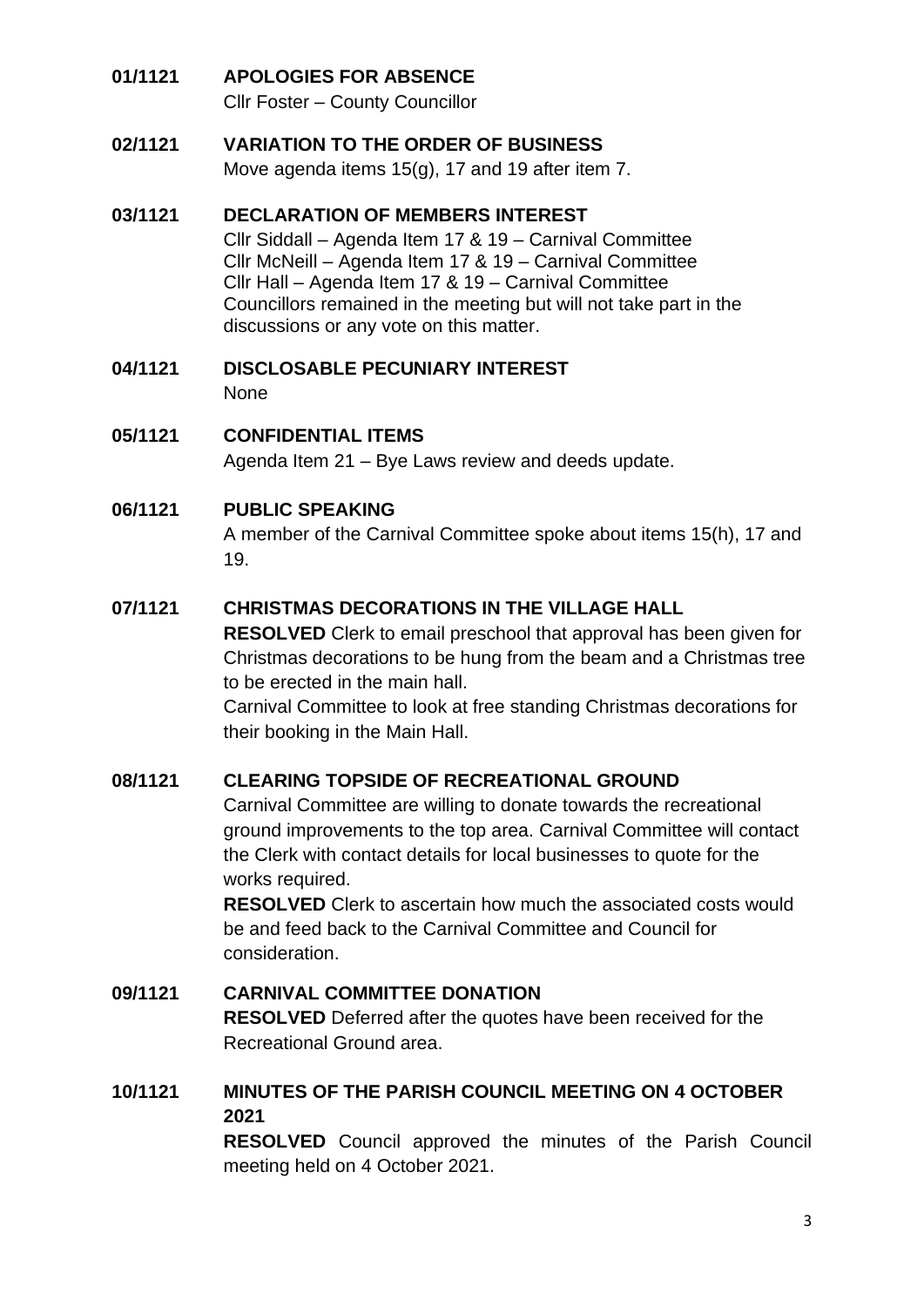# <span id="page-3-0"></span>**11/1121 MATTERS ARISING FROM THE PREVIOUS MINUTES**

No matters arising

### <span id="page-3-1"></span>**12/1121 PLANNING APPLICATIONS FOR CONSULTATION**

• NED 21/01165/FLHPD – Part 2 storey extension with main extension as 4x6x4m orangery. Adjustments to existing window and canopy adding to front elevation at Oxton Rakes Hall Farm, Grange Lane, Barlow

**RESOLVED** No Comment

• NED 21/01043/DISCON – Application to discharge condition 5 (contaminated land) pursuant of planning permission 18/00756/FL at Sycamore Farm, Far Lane, Barlow **RESOLVED** No Comment

### <span id="page-3-2"></span>**13/1121 PLANNING DECISIONS**

- NED 21/00505/FL Construction of single storey outbuilding for use as home office and hairdressing at Mathom House, Millcross Lane, Barlow – *Refused – 30 September 2021*
- NED 21/00979/FLH Application for a single storey side extension to provide ground floor living with bathroom facility at 29 Springfield Road, Barlow – *Conditionally Approved – 20 October 2021*

### <span id="page-3-3"></span>**14/1121 ANY OTHER PLANNING MATTERS**

Thimble Hall, Valley Road have asked the Council if there would be any objections to a Conservatory being installed.

**RESOLVED** There is not enough information in the email, the Council will only comment when a formal planning application is made through NEDDC if one is required.

### <span id="page-3-4"></span>**15/1121 DISTRICT COUNCILLOR REPORT**

Cllr Strafford-Stephenson reported that he had attended a brass band concert. £30,000 had now been raised for the Councils Charity appeal. Cllr Strafford-Stephenson had also joined his first Committee – Growth Scrutiny.

NEDDC have started to advertise the Community Action Grants which is up to £500 for Community groups.

Issues with the Fisheries two separate planning applications have been submitted.

Crow Hole – a resident had an outhouse building in which they have pulled down, they have also removed a tree and some of the wall. NEDDC are visiting the site.

Broadband – a local group of residents are getting together to try and improve the broadband speed in Barlow.

Fireworks – NEDDC are issuing a best practice guide to anyone holding a fireworks event.

Tuesday 16 November – Charity Event at the Chesterfield Football Club.

Saturday 20 November – Lee Rowley MP Surgery.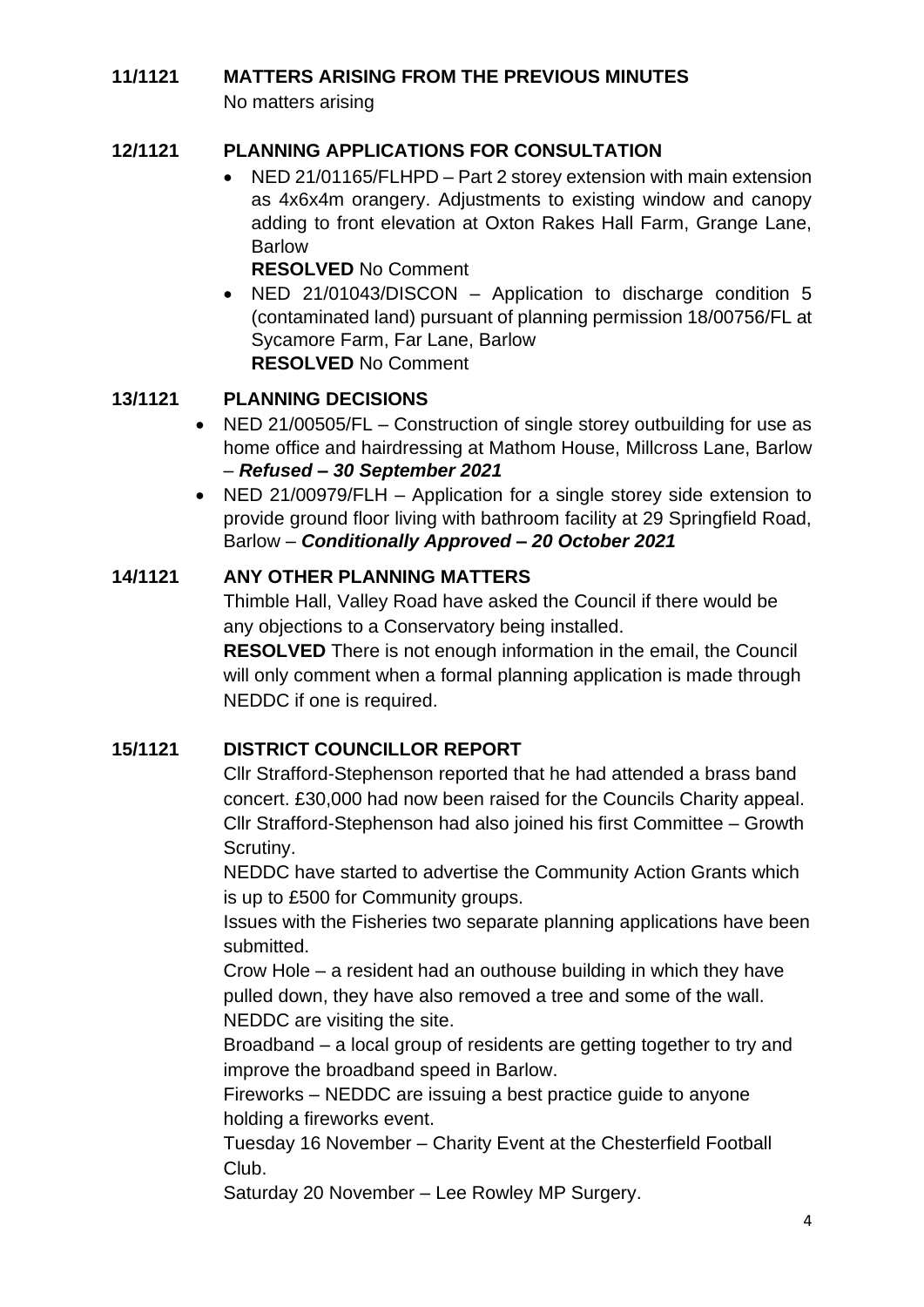### <span id="page-4-0"></span>**16/1121 COUNTY COUNCILLOR REPORT**

Cllr Foster was not in attendance and no report had been received.

#### <span id="page-4-1"></span>**17/1121 POLICE LIAISON OFFICER/CRIME REPORT**

Police liaison officer did not attend the meeting. Crime report for October 2021 had not been received. **RESOLVED** Noted

### <span id="page-4-2"></span>**18/1121 NEDDC CHAIRS CHARITY APPEAL RESOLVED** Approved a donation of £100.00 from S137

<span id="page-4-3"></span>**19/1121 DALC OCTOBER NEWSLETTER RESOLVED** Noted

<span id="page-4-4"></span>**20/1121 PARISH COUNCILLOR VACANCY**  Clerk reported that no applications had been received. **RESOLVED** Noted

### <span id="page-4-5"></span>**21/1121 DEFIBRILLATOR – VILLAGE GREEN**

Clerk circulated an email from a resident regarding an additional defibrillator should be avaible at the bottom end of the Village.

**RESOLVED** Clerk to contact the owner of the Tickled Trout Public House and the manager of The Peacock to ascertain if a defibrillator could be installed on the outside of the Public Houses.

Clerk to contact St Lawrence Church to ascertain if they would be willing to have one installed in the gate area.

Clerk to contact Hackney House to ascertain if they would be willing to have one installed.

#### <span id="page-4-6"></span>**22/1121 ROAD CLOSURE – HACKNEY LANE**

To facilitate tree felling works during 29/11/2021 to 02/12/2021. **RESOLVED** Noted

### <span id="page-4-7"></span>**23/1121 NEIGHBOURHOOD WATCH SCHEME**

Clerk reported that volunteers had not come forward to be coordinators for their area. The only way forward was for the Clerk to be the co-ordinator for Barlow Parish and the volunteers report any matters to the Clerk.

**RESOLVED** Approved the Clerk to be the co-ordinator and to purchase any stickers required.

### <span id="page-4-8"></span>**24/1121 BARLOW PARISH COUNCIL LOGO**

**RESOLVED** Clerk to contact the local school to start a competition to submit drawings of ideas for a Council logo. The winning idea will be awarded a £20.00 Hobby Craft voucher. Closing date for submissions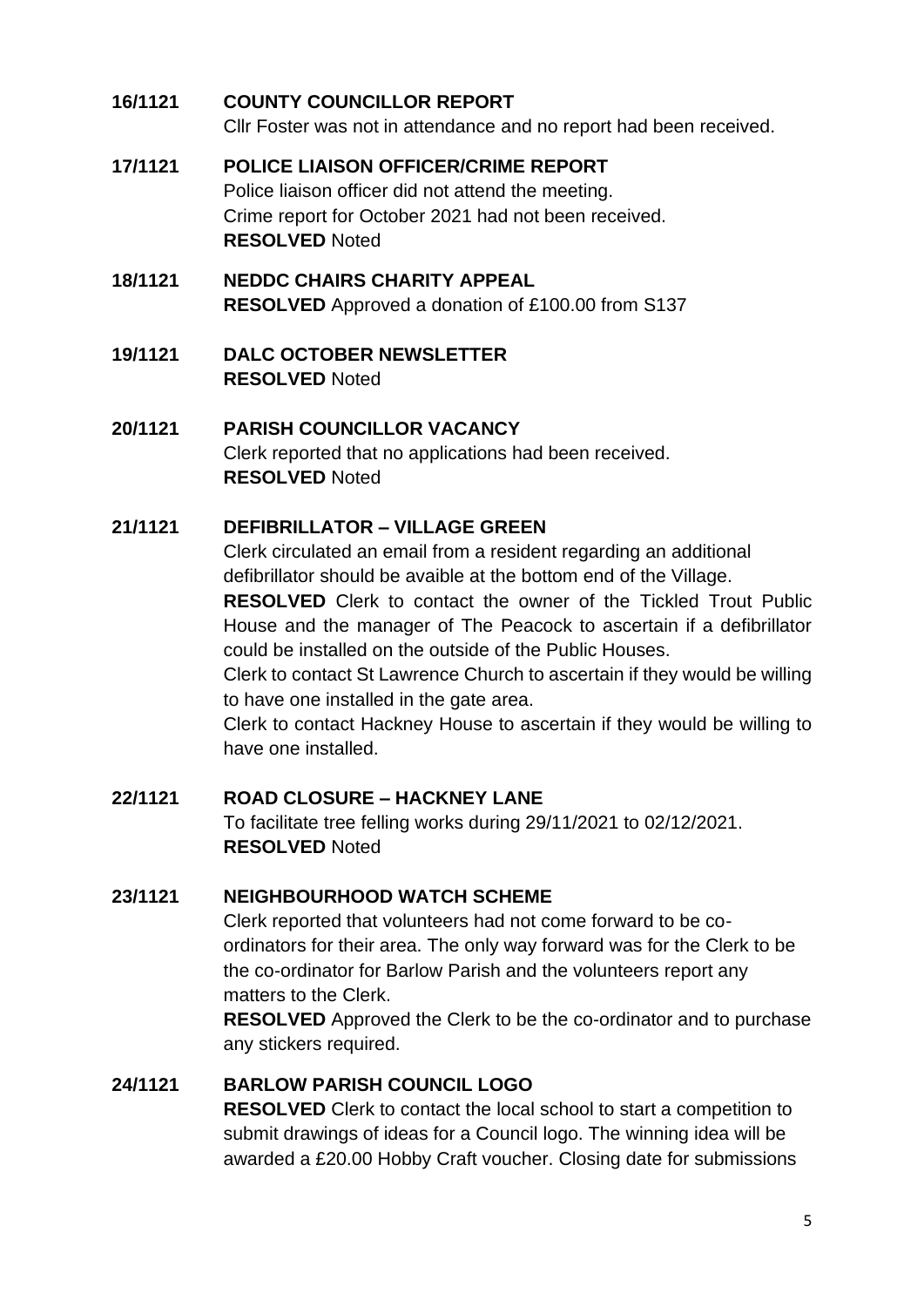will be 23/12/2021 and a winner will be selected at the January 2022 Full Council meeting.

#### <span id="page-5-0"></span>**25/1121 NEDDC CODE OF CONDUCT FOR COUNCILLORS RESOLVED** Adopted the NEDDC Code of Conduct.

### <span id="page-5-1"></span>**26/1121 ROAD CLOSURE NOTICE – COMMONSIDE ROAD** To facilitate carriageway subsidence during 06/12/2021 to 29/05/2022. **RESOLVED** Noted.

#### <span id="page-5-2"></span>**27/1121 FINANCE REPORT**

**RESOLVED** Approved the income and expenditure reports for November 2021 along with the October 2021 bank reconciliation. (Appendix 1).

#### <span id="page-5-3"></span>**28/1121 BUDGET/PRECEPT 2022/23 RESOLVED** Approved the budget/precept at £36,620.

# <span id="page-5-4"></span>**29/1121 HALL HIRE CHARGES 2022/23**

**RESOLVED** Approved hall charges (Appendix 2).

### <span id="page-5-5"></span>**30/1121 PRESCHOOL HIRE CHARGES DURING COVID**

Preschool requested information about hall usage during the pandemic.

**RESOLVED** Clerk to write to preschool and state the Council are concerned about their email as the Parish Council have backed preschool 100% on the basis that the Council opened the hall exclusively for preschool. The Council have turned away business so preschool could use the hall. They are also concerned that the heating in the Committee Room is left on regularly and to highlight the point every time there is a meeting the thermostat is at 30 degrees.

There is an energy crisis and the hall costs are going up dramatically. The preschool is the prime users of that energy therefore the Council feel there must be an increase in the hall charge for everyone to enable the Council to contain their costs.

Clerk to look into linking the thermostat in the Committee Room to the hive controller in the Main hall.

# <span id="page-5-6"></span>**31/1121 SPRINGFIELD ROAD ASSESSMENT CRITERIA** Clerk has requested the criteria for the assessment nothing has been received as yet from NEDDC. **RESOLVED** Noted

### <span id="page-5-7"></span>**32/1121 MONTHLY INSPECTION REPORT**

Cllr Booker and Herrmann carried out the monthly inspection for October 2021.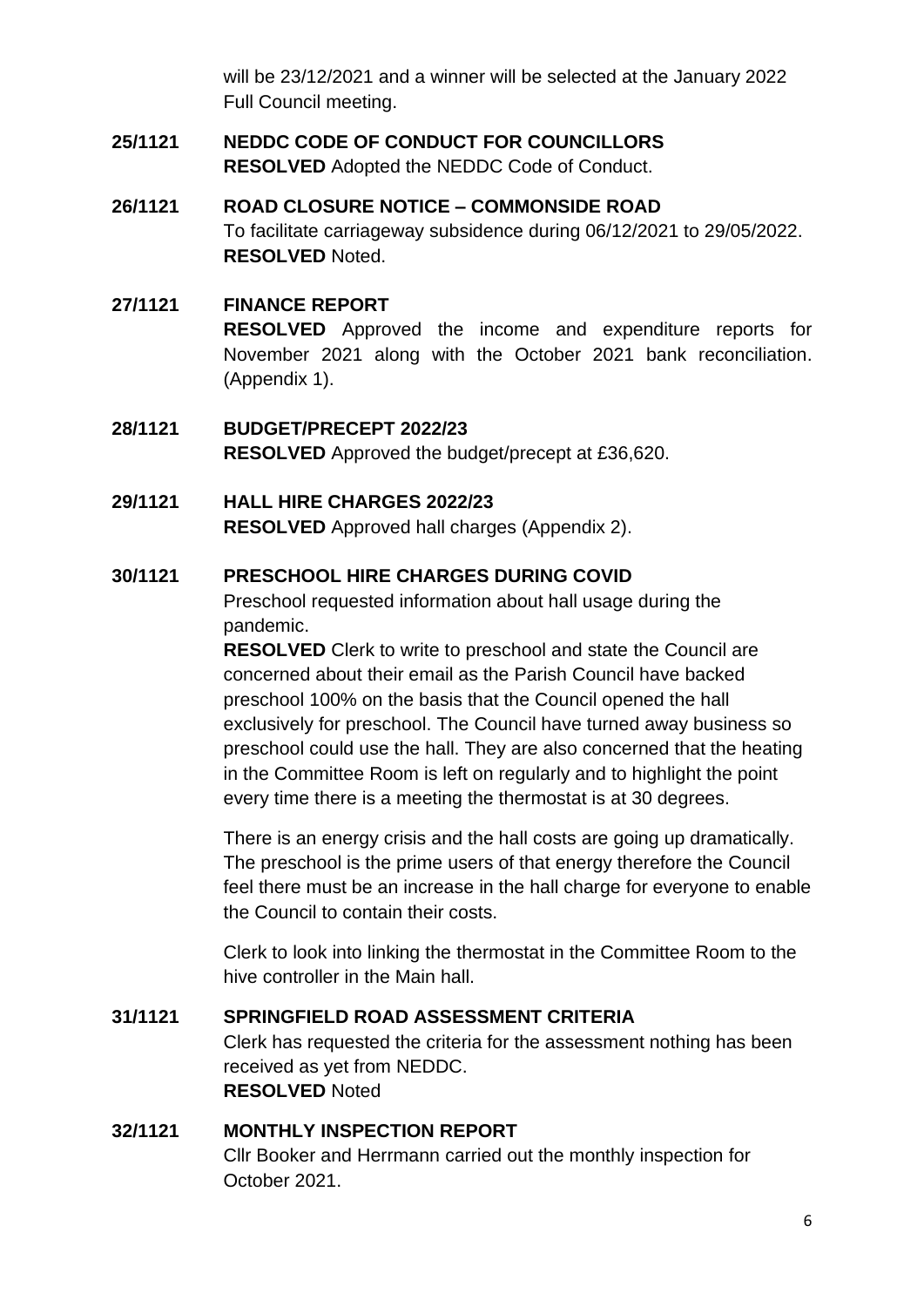**RESOLVED** Noted

### <span id="page-6-0"></span>**33/1121 MONTHLY HALL INSPECTION REPORTS**

**RESOLVED** Cllr Brougham and Siddall to conduct the monthly hall inspection for November 2021.

#### <span id="page-6-1"></span>**34/1121 WEEKLY PLAYGROUND INSPECTIONS REPORT**

**RESOLVED** Week commencing 8 November – Cllr Hall Week commencing 15 November – Cllr Booker Week commencing 22 November – Cllr Herrmann Week commencing 29 November – Cllr McNeill Week commencing 6 December – Cllr Siddall

### <span id="page-6-2"></span>**35/1121 RUBBER MATTING FOR ENTRANCE TO RECREATIONAL GROUND**

Cllr Siddall had not discussed this matter with the Carnival Committee. **RESOLVED** Deferred to the next Full Council meeting.

### <span id="page-6-3"></span>**36/1121 HEDGE CUTTING WORKS**

Clerk had received the quote from the grass cutting contractor. **RESOLVED** Clerk to obtain comparable quotes from two further contractors.

#### <span id="page-6-4"></span>**37/1121 STONE WALL REPAIRS AROUND PLAY AREA**

**RESOLVED** Clerk to obtain a quote and provisional start date for the works this is to be discussed at the next full council meeting.

### <span id="page-6-5"></span>**38/1121 MATTING AROUND THE EQUIPMENT IN THE PLAYAREA**

**RESOLVED** Councillor Booker will remove the excess soil and grass around the play equipment in the play area.

#### <span id="page-6-6"></span>**39/1121 COVERED PICNIC AREAS**

**RESOLVED** approved sail and post size to purchase at 5m.

#### <span id="page-6-7"></span>**40/1121 TABLE TENNIS TABLE**

Clerk circulated the quotes obtained. **RESOLVED** did not approve the table tennis table.

- <span id="page-6-8"></span>**41/1121 VILLAGE ENTRY SIGNS WITH SPEED GATES RESOLVED** Clerk to discuss this matter with DCC.
- <span id="page-6-9"></span>**42/1121 WALKING HUB INFORMATION BOARD RESOLVED** Clerk to contact DCC enquire about possible maps to use for this.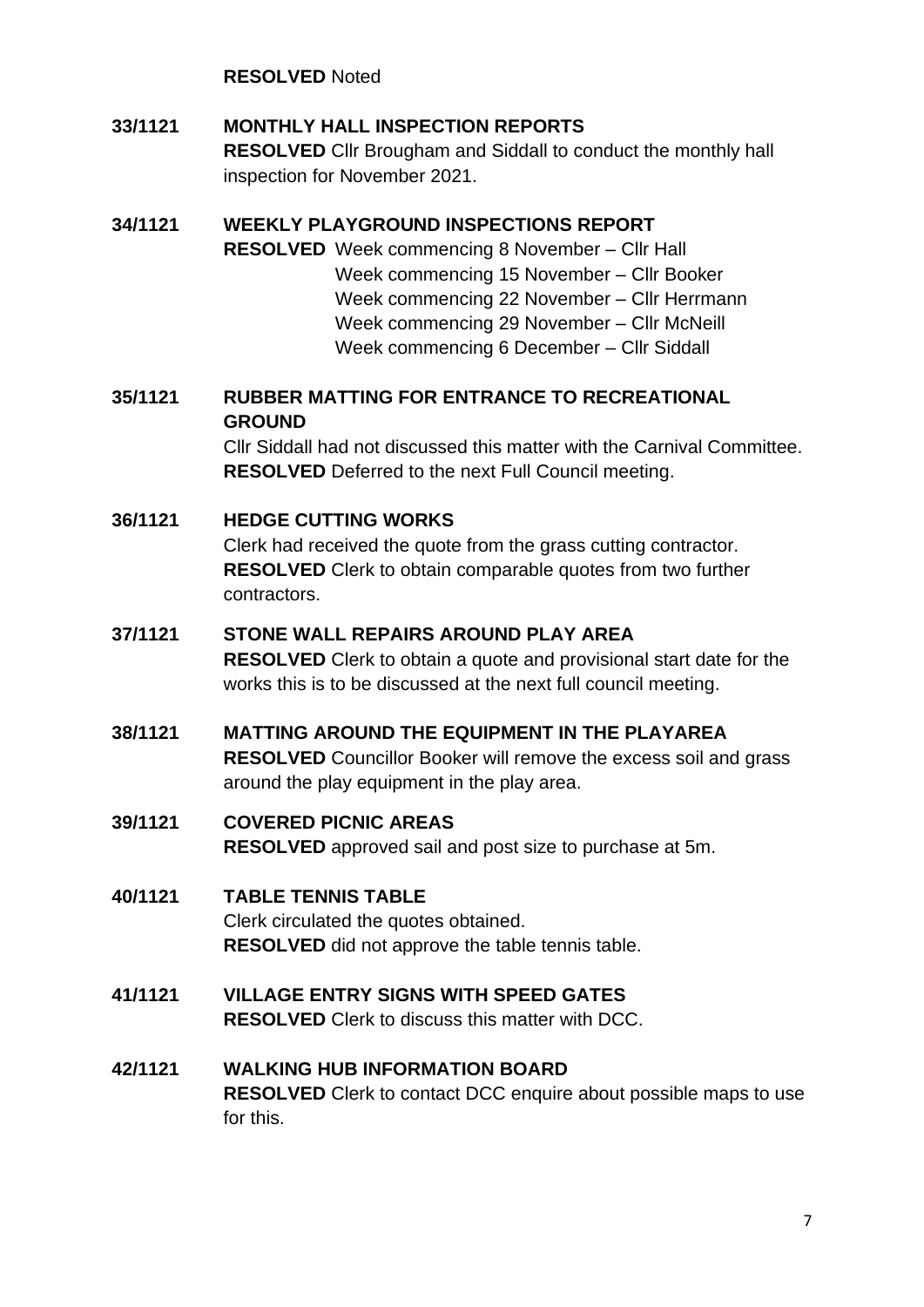### <span id="page-7-0"></span>**43/1121 SPEEDWATCH UPDATE**

Cllr Rushby stated that there should be another speed watch this week. A new volunteer has joined the group. **RESOLVED** Noted

### <span id="page-7-1"></span>**44/1121 VILLAGE HALL DEVELOPMENT** Clerk had not received any quotes for the works to date. **RESOLVED** Noted

That in view of the confidential nature of the business about to be transacted, a resolution to exclude the Press and Public from the meeting in accordance with the Public Bodies (Admission to Meetings) Act 1960, s1, in order to discuss these items has been resolved.

- <span id="page-7-2"></span>**45/1121 BYE LAWS REVIEW AND DEEDS UPDATE** Clerk reported there were no further updates. **RESOLVED** Noted
- <span id="page-7-3"></span>**46/1121 ITEMS FOR DECEMBER AGENDA RESOLVED** Car boot pitch fee charges Storage of the History Collection Outside lights change to LED's
- <span id="page-7-4"></span>**47/1121 NEXT MEETING RESOLVED** meeting on 6 December 2021 at 7.30pm at the Village Hall.

The meeting closed at 10.05pm

Signed ………………………………………………..

Chairperson Date 6 December 2021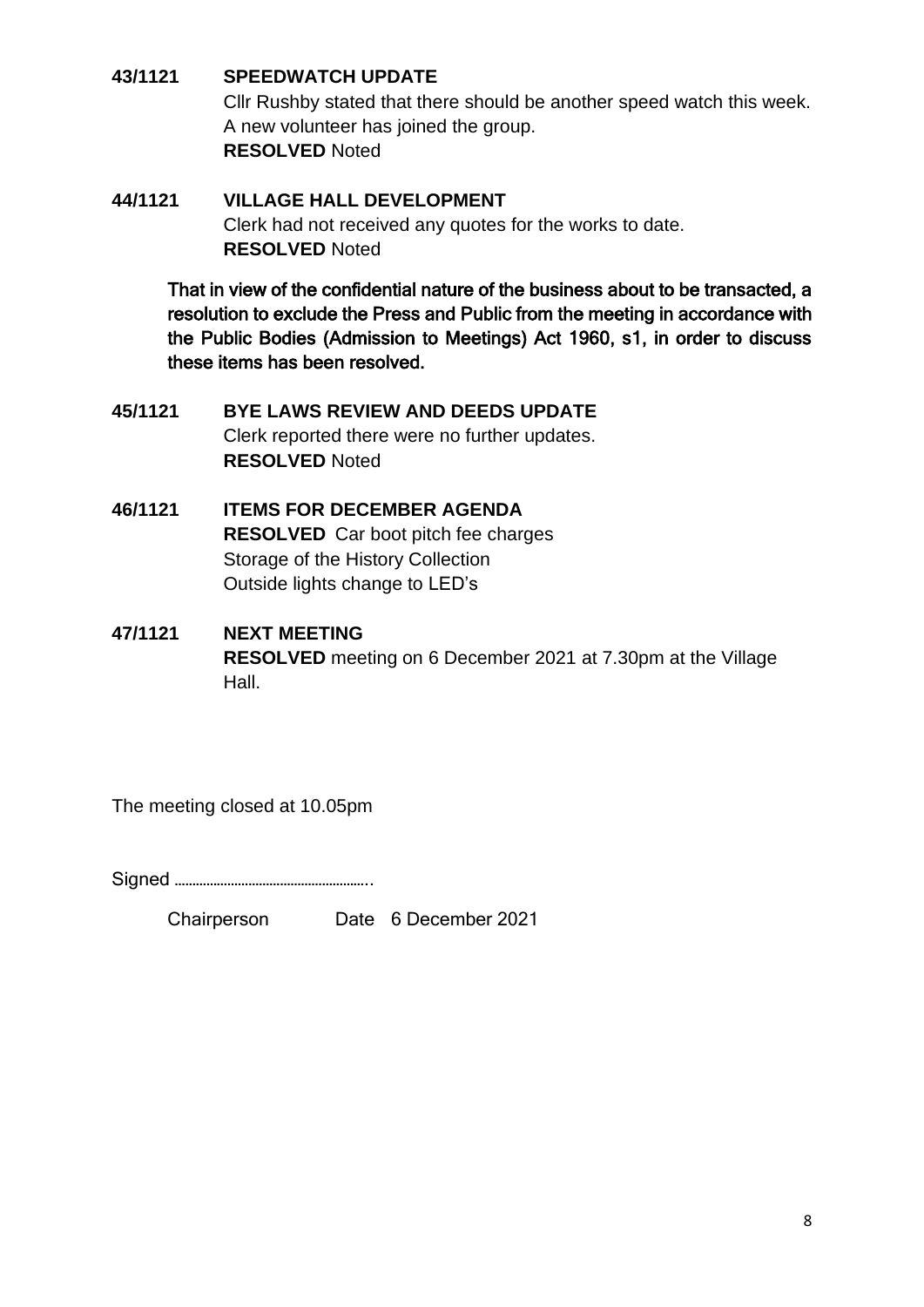#### **Appendix 1**

<span id="page-8-0"></span>

| <b>Nov 21</b> | <b>Cheque Requests</b> |                                  |   |               |   |                              |              |           |
|---------------|------------------------|----------------------------------|---|---------------|---|------------------------------|--------------|-----------|
|               | <b>Payee</b>           | <b>Details</b>                   |   | <b>Amount</b> |   | <b>Vat Rec</b>               | <b>Total</b> |           |
|               |                        |                                  |   |               |   |                              |              |           |
| D/D           | <b>Plusnet</b>         | <b>Broadband Bill</b>            | £ | 17.00         | £ | 3.40                         | £            | 20.40     |
| D/D           | <b>British Gas</b>     | Gas Bill (08/09/21 to 20/09/21)  | £ | 180.54        | £ | 36.10                        | £            | 216.64    |
| <b>BACS</b>   | W Brindley             | <b>Grass Cutting</b>             | £ | 470.00        | £ | $\qquad \qquad \blacksquare$ | £            | 470.00    |
| <b>BACS</b>   | Allbright              | <b>Window Cleaning</b>           | £ | 10.00         | £ | $\qquad \qquad \blacksquare$ | £            | 10.00     |
| <b>BACS</b>   | <b>Business Stream</b> | Sewerage Charges                 | £ | 60.40         | £ | $\blacksquare$               | £            | 60.40     |
| <b>BACS</b>   | <b>Business Stream</b> | <b>Sewerage Charges</b>          | £ | 28.65         | £ | $\blacksquare$               | £            | 28.65     |
| <b>BACS</b>   | Hall Hirer - PA        | <b>Hall Deposit Refund</b>       | £ | 50.00         | £ | $\blacksquare$               | £            | 50.00     |
| <b>BACS</b>   | Hall Hirer - SD        | <b>Hall Deposit Refund</b>       | £ | 25.00         | £ | $\blacksquare$               | £            | 25.00     |
| <b>BACS</b>   | <b>DCS Cleaning</b>    | <b>Cleaning the Village Hall</b> | £ | 516.01        | £ | 103.20                       | £            | 619.21    |
| <b>BACS</b>   | <b>HMRC</b>            | Payroll - Oct 2021               | £ | 108.20        | £ | $\blacksquare$               | £            | 108.20    |
| <b>BACS</b>   | <b>Miscellaneous</b>   | Payroll - Oct 2021               | £ | 488.20        | £ | $\blacksquare$               | £            | 488.20    |
| D/D           | <b>Unity Trust</b>     | Service Charge                   | £ | 18.00         | £ | $\blacksquare$               | £            | 18.00     |
|               |                        |                                  |   | £1,972.00     |   | £142.70                      |              | £2,114.70 |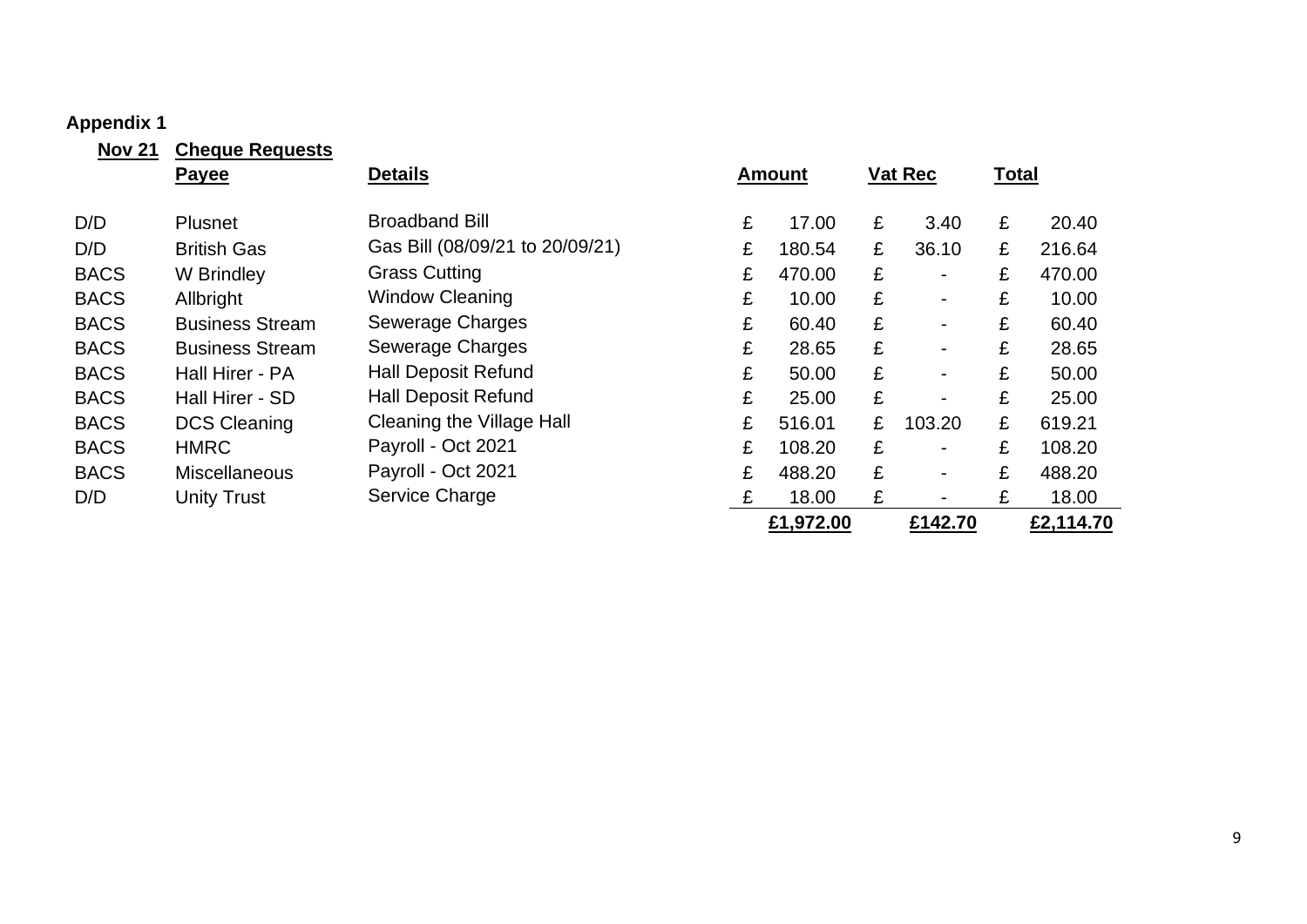**Oct-21**

| <b>DATE</b> | PAYEE                                                       | <b>AMOUNT</b>                     |                          |                                       |                         |  |
|-------------|-------------------------------------------------------------|-----------------------------------|--------------------------|---------------------------------------|-------------------------|--|
|             | Plusnet                                                     |                                   | £<br>20.40               |                                       |                         |  |
|             | B/Fwd Balance 2020/21<br>PLUS INCOME SHEET (April - Mar 22) |                                   | £52,078.21<br>£44,787.79 |                                       |                         |  |
|             | PLUS UNPRESENTED PAYMENTS                                   | <b>CHQS</b><br>D/D<br><b>BACS</b> | £0.00<br>£0.00<br>£20.40 | <b>Unity Curr</b><br><b>Unity Res</b> | £65,276.04<br>£5,039.46 |  |
|             | Sub Total                                                   |                                   | £96,886.40               |                                       |                         |  |
|             | MINUS EXPENDITURE (April - Mar 22)                          |                                   | £26,570.90<br>£70,315.50 |                                       | £70,315.50              |  |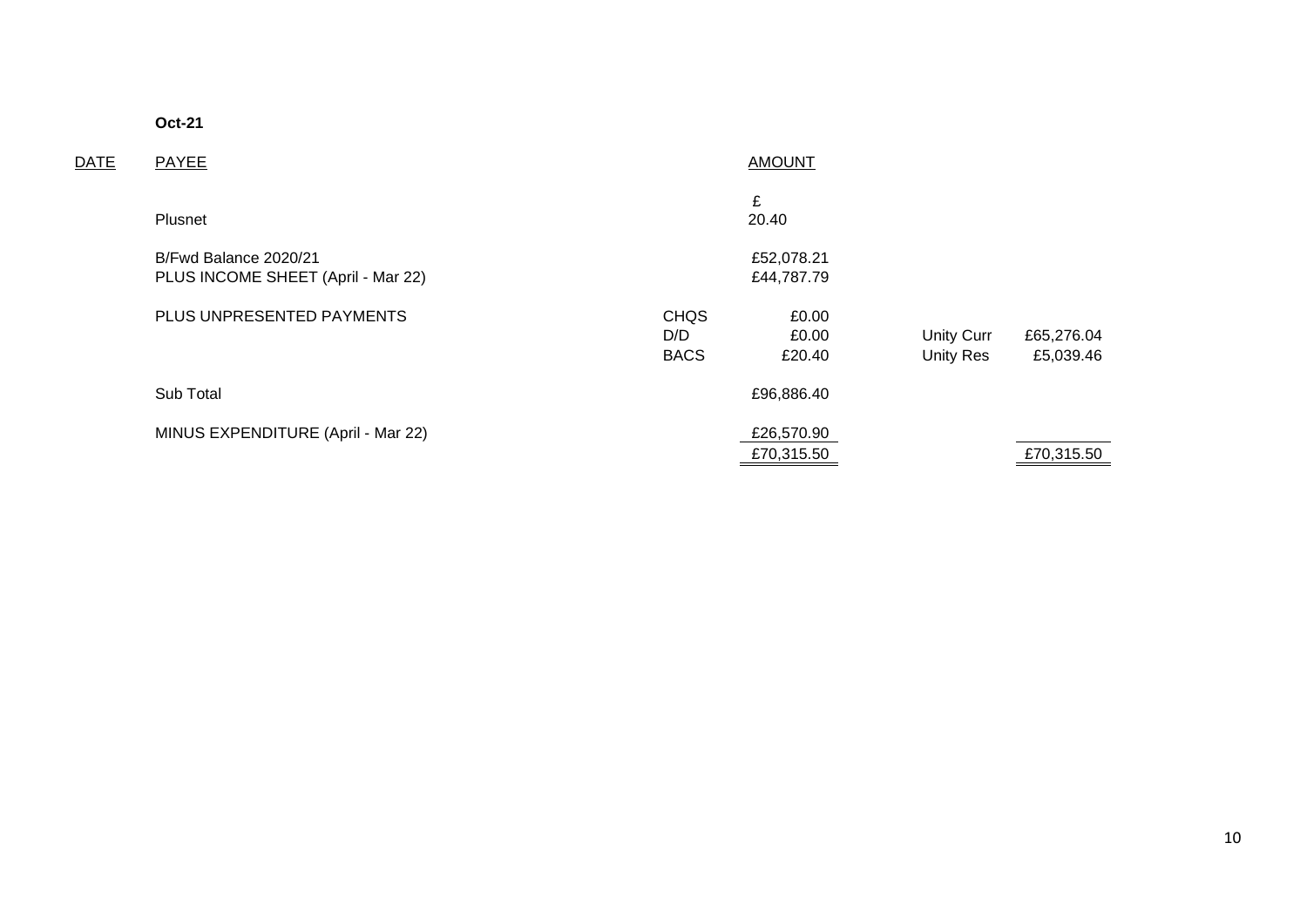# **Appendix 2**

<span id="page-10-0"></span>

|                         |                          | £       | Per hour/session etc. |
|-------------------------|--------------------------|---------|-----------------------|
| <b>Barlow Residents</b> | Cash Deposit *           | £25.00* | Per day               |
|                         | Hire Main Hall           | £12.50  | Per Hour              |
| Non-Barlow Residents    | Cash Deposit *           | £50.00* | Per day               |
|                         | Hire Main Hall           | £25.00  | Per Hour              |
| Kitchen Hire            |                          | £10.00  | per 2 hour session    |
|                         |                          | £25.00  | $1/2$ day             |
|                         |                          | £50.00  | 1 day                 |
|                         |                          | £100.00 | Weekends              |
| Car Boot Sales @ }      | Hall                     | £45.00  |                       |
| <b>Bank Holiday</b>     | <b>Recreation Ground</b> | 10%     | of Gate takings       |
|                         |                          |         |                       |
| Committee Room          |                          | £12.50  | Per Hour              |
| <b>Weekly Users</b>     | School                   | £1,750  | Per Year              |
|                         | <b>Barlow Pre-School</b> | £2,950  | Per Year              |
|                         | Young Farmers            | £12.50  | Per Session           |
|                         | Keep Fit                 | £12.50  | Per Session           |
|                         | Bootcamp                 | £12.50  | Per Session           |